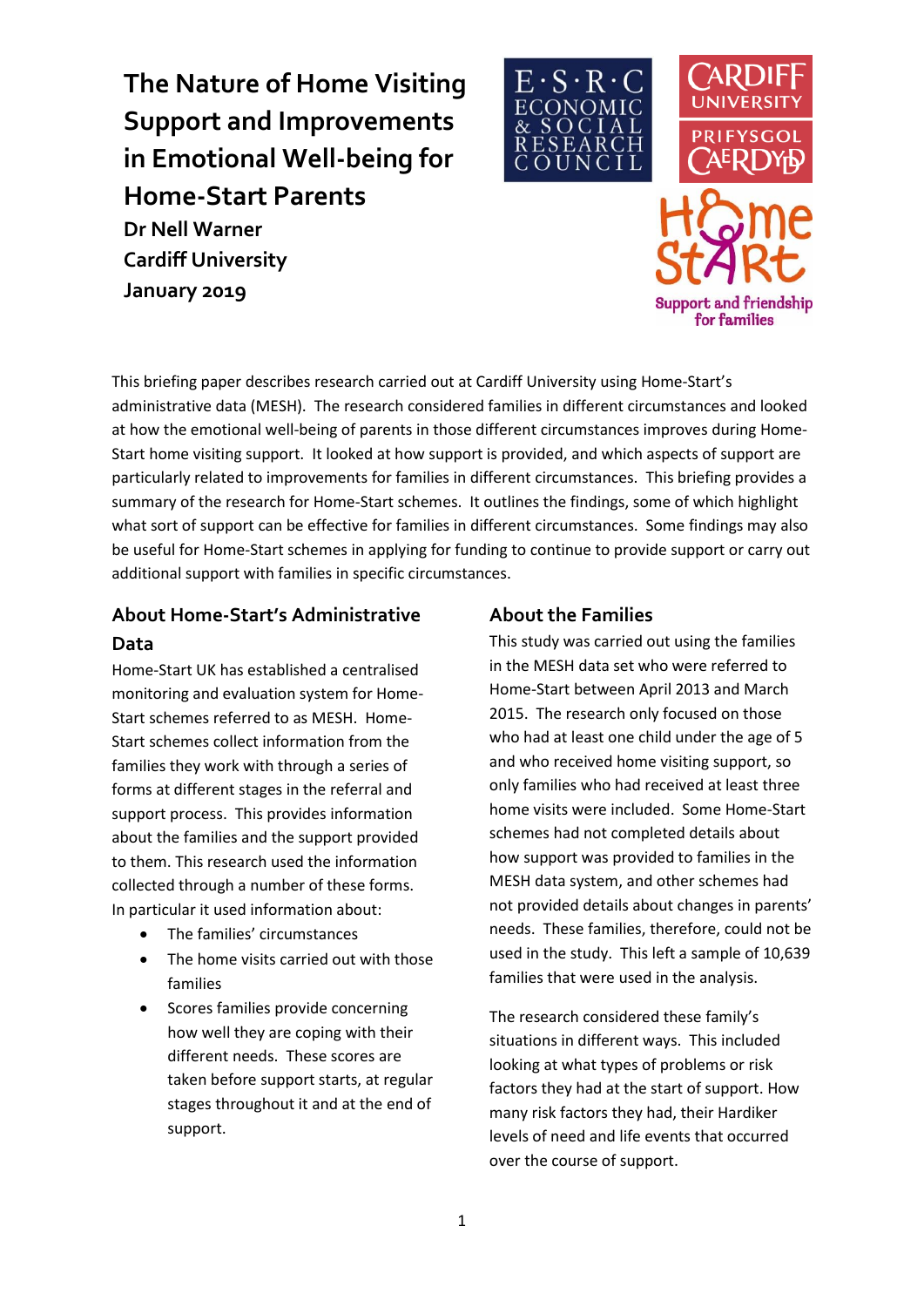The 10,639 families came to Home-Start with a range of different problems, or risk factors. Table 1 shows the numbers and percentages of families who started support with different risk factors.

#### **Table 1. Numbers and percentages of families with different risk factors**

| <b>Risk factor</b>                                       | <b>Number of</b> | %    |
|----------------------------------------------------------|------------------|------|
|                                                          | families         |      |
| <b>Mental Health Issues</b>                              | 3419             | 32.1 |
| <b>Post Natal Depression</b>                             | 1784             | 16.8 |
| <b>Domestic abuse</b>                                    | 1310             | 12.3 |
| At least one disabled<br>child                           | 1173             | 11.0 |
| At least one parent<br>considers themselves<br>disabled  | 780              | 7.3  |
| Temporary or<br>overcrowded<br>accommodation             | 534              | 5.0  |
| <b>Substance Misuse</b>                                  | 417              | 3.9  |
| At least one child has a<br><b>Child Protection Plan</b> | 402              | 3.8  |
| At least one parent is an<br>asylum seeker or refugee    | 204              | 1.9  |
| A parent in in prison                                    | 94               | 0.9  |

The research considered the families'

situations in other ways. One of these was the number of risk factors that the families had. Of the 10,639 families, 681 (6.4%) had at least three of these problems. Families with a large number of children were also considered, and 3,759 (35.3%) of the families had three or more children.

Home-Start also collects information about the families' Hardiker levels of need. Of the 10,639 families, 3,947 (38.6%) were considered to be at Level 1. This meant the they are considered to need support at the community level only. 5,007 families, (49%) were categorised at Level 2, suggesting that they are in the early stages of difficulties or temporary crisis. 1,085 (10.6%) were categorised as Level 3 families, who may have well established severe difficulties, and 186 (1.8%) were categorised as Level 4. This meant that these families were considered to have broken down temporarily or permanently.

Some types of life event that occurred during the course of support were also considered. Table 2 shows how common these events were for families in the sample.

| <b>Life Event</b>                                      | <b>Number of</b><br>families | %   |
|--------------------------------------------------------|------------------------------|-----|
| Bereavement or                                         | 492                          | 4.6 |
| <b>Miscarriage</b>                                     |                              |     |
| <b>New Birth in the Family</b>                         | 735                          | 6.9 |
| <b>Family Moved House</b>                              | 1047                         | 9.8 |
| <b>Relationship Breakdown</b>                          | 586                          | 5.5 |
| <b>Serious Physical Health</b><br>problems in family   | 871                          | 8.2 |
| <b>Serious Mental Health</b><br>problems in the family | 120                          | 1.1 |

### **Table 2. Number and percentages of families who experienced life events during support**

### **Outcomes of Support**

This study looked at changes in emotional well-being of parents receiving Home-Start support. It looked specifically at those who had reported low initial levels of coping with their mental health, feelings of isolation or their self-esteem. Parents are asked how well they feel they are coping with these issues when they are initially visited by Home-Start and at various stages throughout support. They provide an answer on a scale between 0 (not coping very well) and 5 (coping very well). In this analysis only those who had indicated a 0 or a 1 at their initial visit were used.

The majority (7,569) of the 10,639 families ended support in a planned way, with an end visit from Home-Start. Of the remainder 2,155 families had left support prematurely, and Home-Start schemes had completed an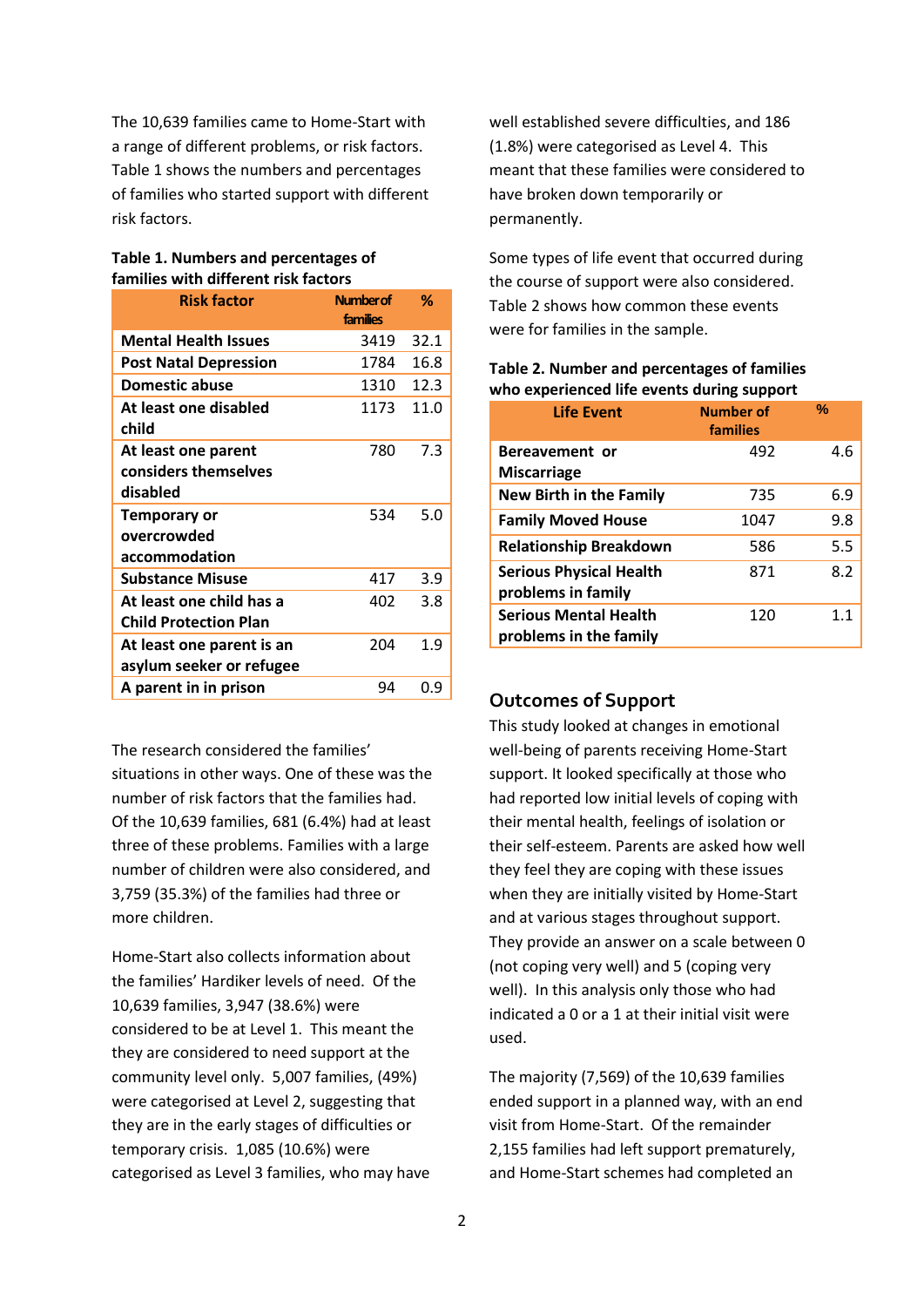Unplanned Ending Form. For the remaining 915 families there were no details of how support ended. For these families it may be that they were still receiving support when the data was exported from the system. Alternatively end data for these families might be missing.

Among those families who had an end visit, parents are asked once again, how well they are coping with each of these issues, and the vast majority of those who started support indicating that they are not coping very well were now coping better. Table 3 shows the numbers of families who reported they were not coping well with their emotional wellbeing and who improve during support. Among those who complete Home-Start support with an end visit the majority leave support because it has been agreed that the family no longer needs support. However, there are also those who leave for other reasons. For example, 330 families ended support because Home-Start had identified that the family's needs would be better met by an alternative service, and for 51 families support was withdrawn because there was a safety concern or a statutory intervention. Families who left support for these sorts of reasons were much more likely to not have made improvements in their emotional wellbeing than other families.

Of the families who improved, there were differences in both the amount of improvement that was made, and also the time it took for those improvements to be made. The needs-based nature of support meant that there was a lot of variation in the time families stayed in support, with some families making improvements quite rapidly, while other families remained in support for a much longer period of time. Because of this the study looked not just at whether improvements occur but also at the average rate at which those improvements occurred.

#### **Table 3. Numbers and percentages of families with low initial levels of coping, who completed support and who either improved or did not improve**

| <b>Need</b>                     | <b>Number and</b><br>$%$ who<br>improved | <b>Number and</b><br>% who did<br>not improve |
|---------------------------------|------------------------------------------|-----------------------------------------------|
| Coping with<br>mental health    | 1219 (94.6%)                             | 70 (5.4%)                                     |
| Coping with<br><b>Isolation</b> | 1351 (95.6%)                             | 62 (4.4%)                                     |
| Coping with<br>Self-Esteem      | 1314 (93.9%)                             | 86 (6.1%)                                     |

## **Outcomes of Support for Families in Different Circumstances**

The research examined the relationship between the family situations and the outcomes of support by looking both at how they were related to different types of endings, and to the rate at which emotional well-being improved.

Some types of family circumstances were related to a greater likelihood of families having an unplanned ending. This was most common in families where the referrer had indicated that there was a substance misuse problem in the family. Among all the families 20.3% had had an unplanned ending. This rose to 30.9% among those with a substance misuse problem. Higher rates of unplanned endings were also found among those with multiple risks (26.0%), asylum seeking and refugee families (25.0%) among families in temporary or overcrowded housing (24.2%) and domestic abuse (23.8%). Families with disabled children were less likely than other families to have an unplanned ending with such endings occurring in only 16.2% of families.

As previously stated the majority of families improve during support, and so the analysis considered if these improvements occur at a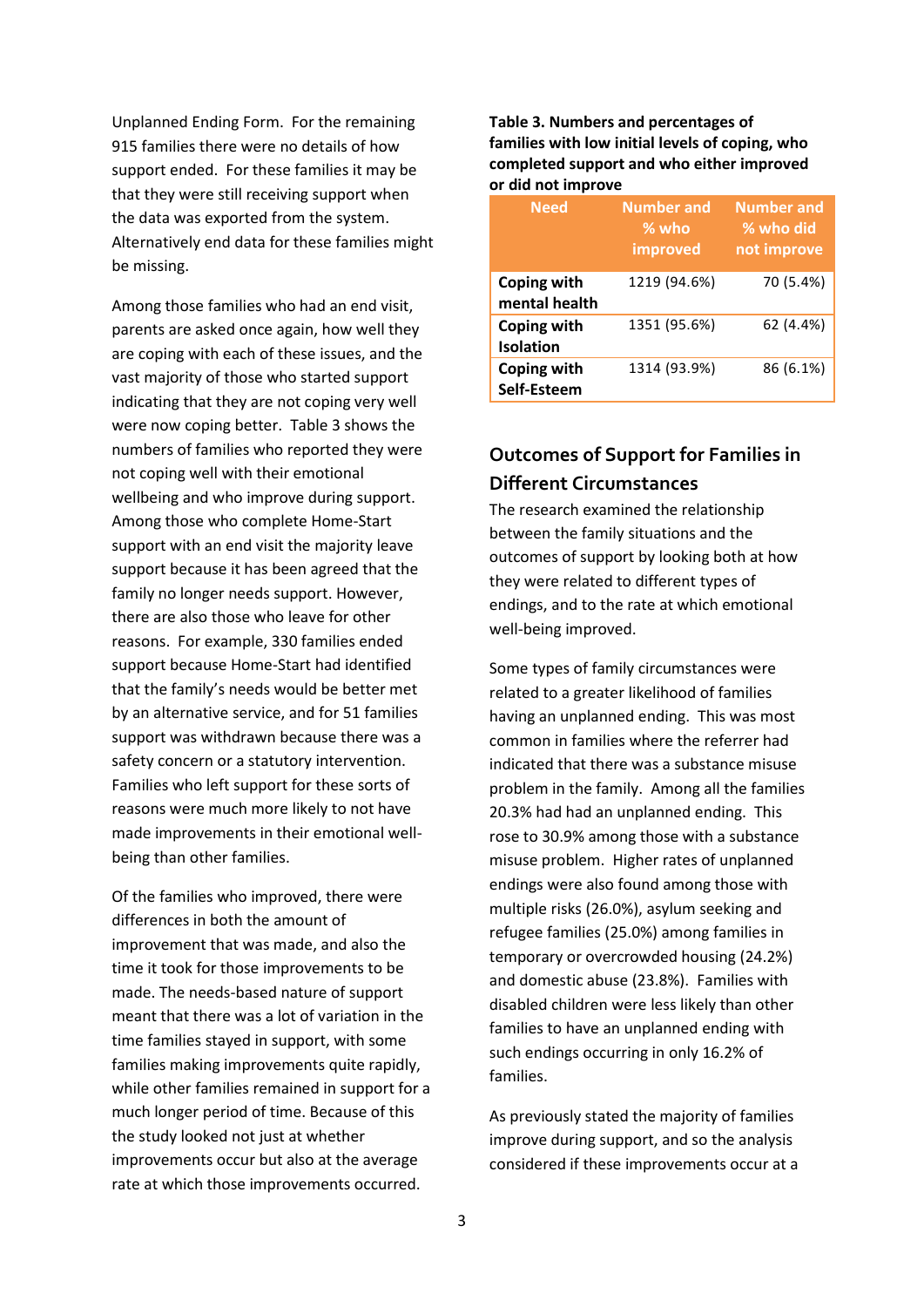similar rate for families in different circumstances. On the whole the relationship between the family's circumstances and the rate at which improvements occur is very weak. There were families in all types of circumstances who improved quickly and all types of circumstances who improved slowly.

However, there were some types of family circumstances which were associated with faster improvements for some families. Faster improvements occurred in some of the families for whom the referrer had indicated that domestic abuse was a concern, however it is important to be aware that this did not apply to all families where domestic abuse occurred. Some types of family situation were associated with slower improvements and longer durations of support, in particular these included families with a disabled parent, mental health problems and large families. The effects of life events that occur during the course of support were also considered, and there was evidence bereavements were also related to slower improvements.

When the Hardiker levels were considered, the small number of families who had been placed at Level 4 improved the most quickly, while those at Level 3 were the most likely to improve slowly. Among those who stayed in support and improved, the number of risk factors that the family had, was not related to the rate at which the improvements occurred.

#### **The Nature of Support**

This study looked at information that was added to diaries completed by home visitors to find out about the type of home visiting support provided to each family. The majority of families received home visits from volunteers. However there are a number of Home-Start schemes that also employ paid workers to provide home visiting support, so this study considered differences in the way

support is provided by volunteers and paid workers. Of the 10,639 families, 8,932 (84%) received only support from volunteers and 927 (8.7%) received only paid worker support. The remaining 780 (7.3%) families received a mixture of support, with some visits from volunteers and some from paid workers.

The analysis of the home visitors' diaries enabled a number of other pieces of information about the way support was provided to be investigated. These are shown in Table 4.

#### **Table 4. Mean values of the way support was provided**

| <b>Aspect of Support</b>                                                          | Mean  |
|-----------------------------------------------------------------------------------|-------|
| <b>Number of Home Visits</b>                                                      | 19.0  |
| Duration of support (in days from<br>first home visit to End Visit)               | 260.9 |
| Average length of each visit (in<br>hours)                                        | 2.0   |
| <b>Wait from initial visit from Home-</b><br>Start to first home visit (in days)  | 53.7  |
| Percentage of visits cancelled or<br>rearranged                                   | 23.9% |
| Frequency of visits (per week)                                                    | 0.52  |
| Percentage of visits in which home<br>visitors carry out practical activities     | 40%   |
| Percentage of visits in which<br>activities with children occur                   | 66%   |
| Percentage of visits in which home<br>visitors provide emotional support          | 72%   |
| Percentage of visits in which the<br>family is supported to use other<br>services | 16%   |

There are differences in the way support is provided by paid workers and volunteers. These differences are shown in Table 5. Families who are supported by paid workers have on average fewer visits than those supported by volunteers, a shorter overall duration of support, and individual visits which are of a shorter length. They are also more likely to support families by helping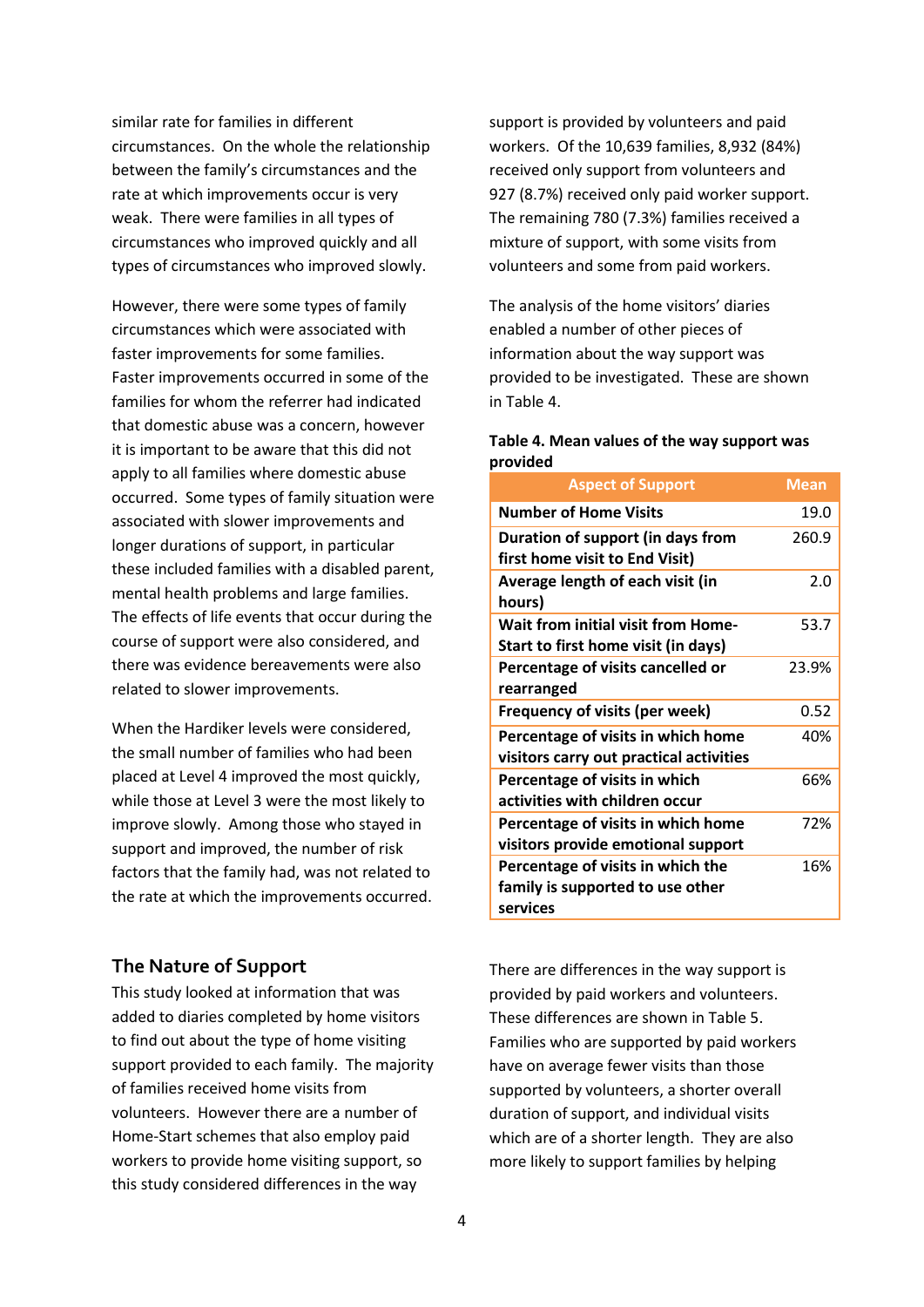them to use different services, and less likely to carry out activities with children during visits.

#### **Table 5. Mean values of the way support was provided by volunteers and by paid workers**

| <b>Aspect of support</b>                                                              | Mean<br>volunteers | <b>Mean</b><br>paid<br>workers |
|---------------------------------------------------------------------------------------|--------------------|--------------------------------|
| <b>Number of Home Visits</b>                                                          | 18.9               | 11.9                           |
| Duration of support (in<br>days from first home<br>visit to End Visit)                | 260.9              | 183.6                          |
| Average length of each<br>visit (in hours)                                            | 2.1                | 1.5                            |
| <b>Wait from initial visit</b><br>from Home-Start to<br>first home visit (in<br>days) | 54                 | 49.2                           |
| Percentage of visits<br>cancelled or<br>rearranged                                    | 24.3               | 20.9                           |
| <b>Frequency of visits (per</b><br>week)                                              | 0.53               | 0.51                           |
| Percentage of visits in<br>which home visitors<br>carry out practical<br>activities   | 40%                | 44%                            |
| Percentage of visits in<br>which activities with<br>children occur                    | 70%                | 40%                            |
| Percentage of visits in<br>which home visitors<br>provide emotional<br>support        | 72%                | 75%                            |
| Percentage of visits in<br>which the family is<br>supported to use other<br>services  | 15%                | 26%                            |

# **The Nature of Support and Improvements in Parental Emotional Well-being**

The study investigated the relationships between different elements of support and the rate at which improvements in parental mental health, feelings of isolation, and selfesteem improved. It focused on those families who had started support with low scores.

Some aspects of support appeared to be related to the rate at which parents improve while others were not:

- **The person providing support** Improvements occurred more quickly when visits were provided by paid workers.
- **Frequency** The more frequent visits were, the faster families improved.
- **Length of visits** Families who were improving more slowly received longer individual visits.
- **The wait for support to start** There was very little relationship between the amount of time that the family spent waiting for support to start and improvements in coping once support started.
- **Cancelled visits** those with more cancelled visits were more likely to not improve at all. They were also more likely to have Unplanned Ending Forms completed. However, among those that did improve there was very little difference in the rate at which those improvements occurred.

The relationship between the average length of visits and improvements in emotional wellbeing may seem counterintuitive: longer visits are associated with slower improvements in coping. However this may be because of the needs-based nature of support. It does not mean that if visitors spend more time with a family they will improve more slowly. This effect may be occurring because families had longer visits because they were struggling with their emotional well-being and home visitors may have been staying longer to help them with some of their problems.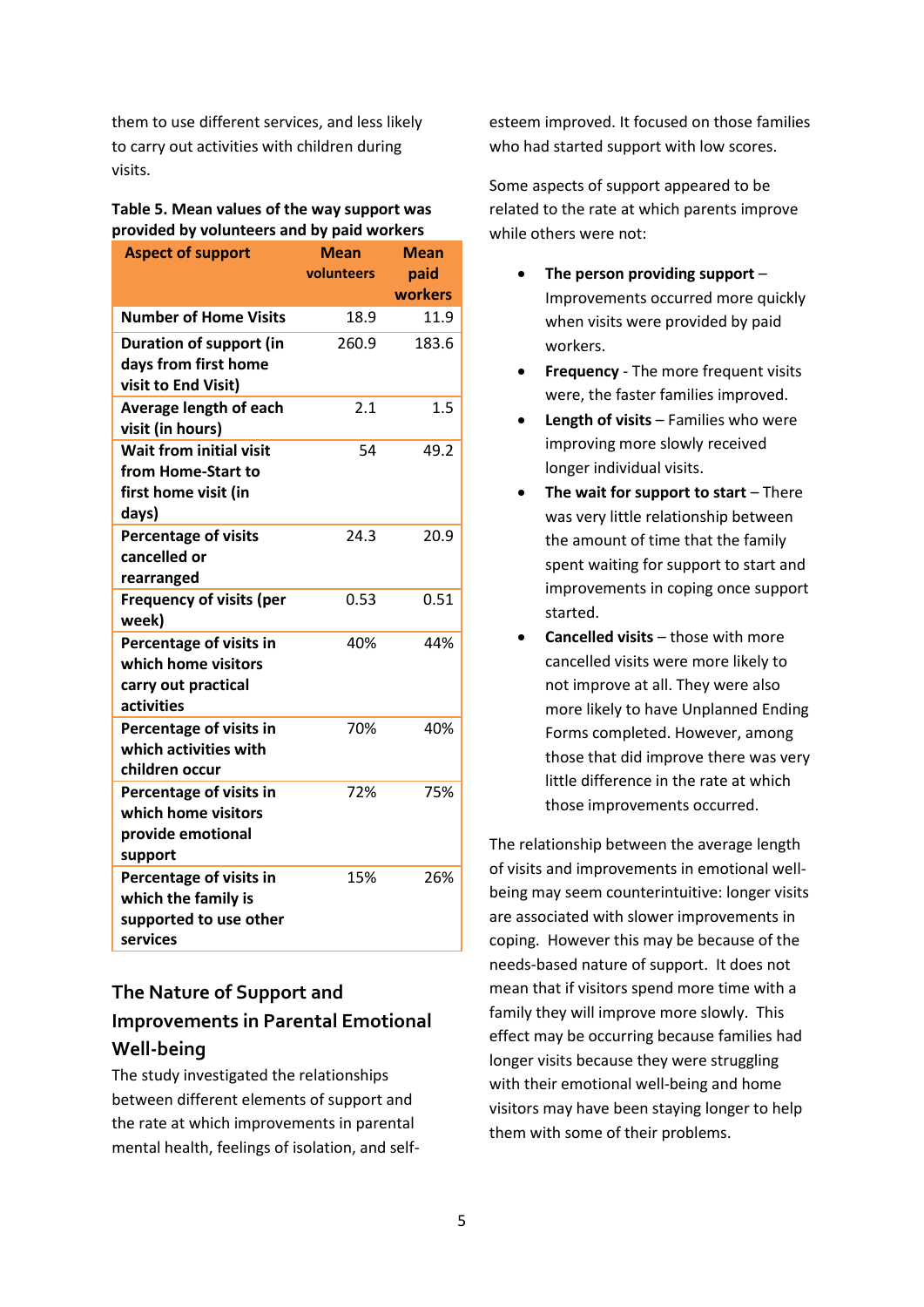Of all these factors the factor that had the strongest relationship with the rate at which improvements in emotional well-being occur, was the frequency of support. For example, if a family was visited by a volunteer once a fortnight for two hours and carried out activities at approximately average rates, then the score given by a parent with low selfesteem would be expected to improve (on average) by 2.3 over six months. However, if they were visited once a week then that score would be expected to increase by 3.3 over the same timeframe. This can be compared to the effect of having a paid worker. If the visits remained at once a fortnight but they were visited by a paid worker rather than a volunteer, then the average improvement over six months would be 2.9.

The relationship between the frequency of support and improvements in coping, suggests that by increasing the frequency with which families are visited the rate at which they improve can also be increased. Other factors also suggest that increasing the frequency of visits will lead to faster improvements.

- In previous qualitative research studies with Home-Start, families have highlighted how they would like the support to be more frequent.
- Analysis of other home visiting programmes has suggested support is more effective if provided more frequently.

All this evidence suggests that by ensuring visits to families are more frequent, home visitors will be able to enable parents to improve more quickly.

In addition to looking at how these aspects of support affected improvements in emotional well-being, their effects on improvements in parental coping with other issues was also

considered. This included how parents cope with:

- their children's behaviour
- being involved in their children's development/learning
- their physical health
- the household budget
- running the home
- conflict in the family
- multiple children under 5

When this was done it was found that more frequent visits were important for supporting parents whatever the issue they were having problems coping with. Parents who were visited more frequently improved more quickly.

For most of these issues the support of a paid worker also enabled parents to improve more quickly than volunteer support, however the effects were not consistent. Paid worker support was particularly important for supporting parents who were struggling to cope with conflict in the family, the household budget and running the home. However, there was very little difference between having the support of a volunteer or a paid worker in terms of the rate at which parents made improvements to coping with their children's behaviour or being involved in their children's development/learning.

# **The effects of different aspects of support for parents in different circumstances**

The research also considered the effects of different aspects of support for parents in different circumstances. This was done using parents in six different types of circumstance:

 Families where domestic abuse was suspected at referral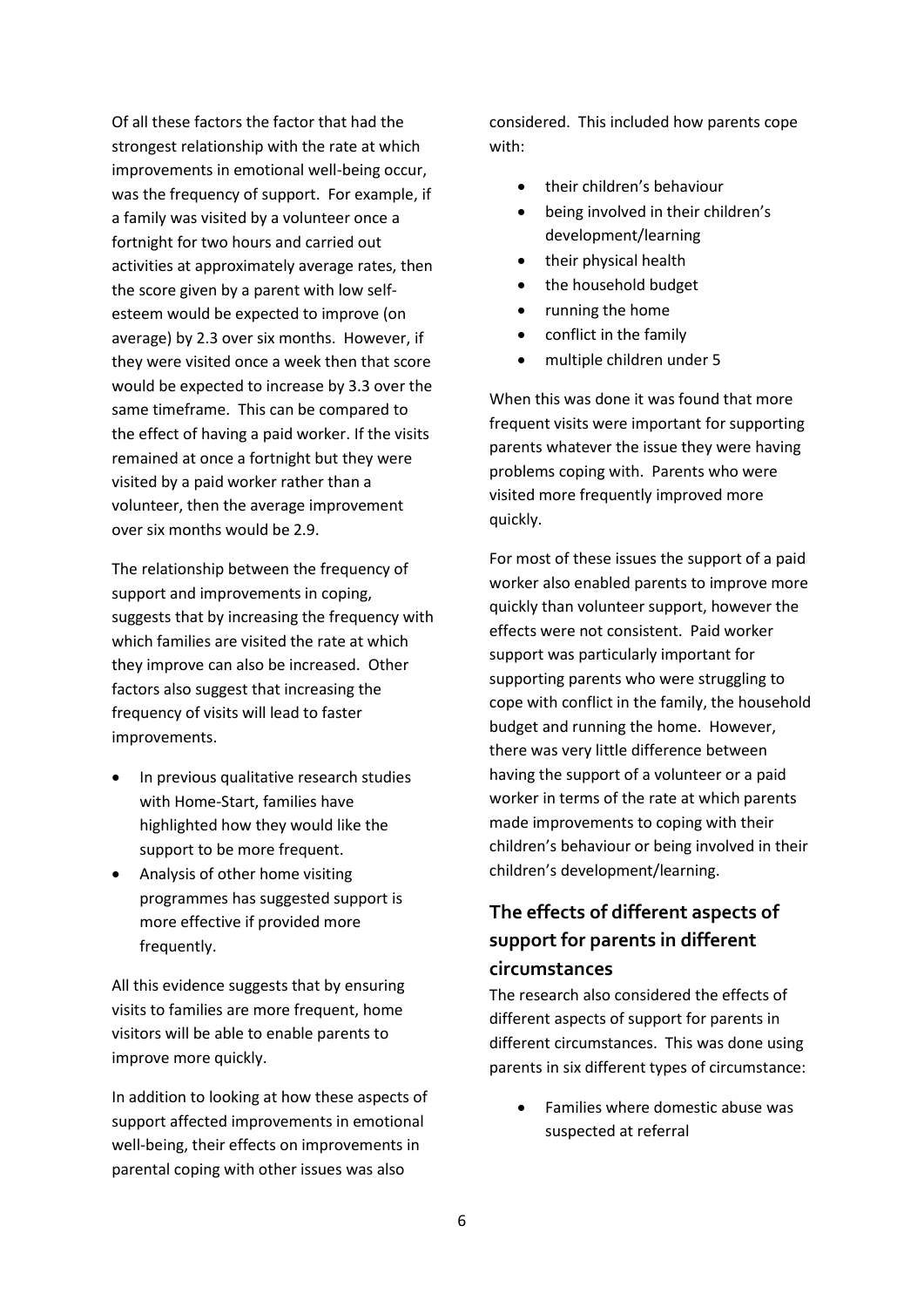- Families where the referrer considered there to be mental health problems
- Families where one of the children is considered disabled
- Families where one or other parent considers themselves disabled
- Families with more than three children
- Families with more than three risk factors

These groups of families were selected as they were sufficiently prevalent in the data to enable complex analysis to be performed. The analysis looked at differences in the way support was provided to families in these different circumstances and considered the effects of different types of support for improvements in emotional well-being.

Several differences in the way support is provided were identified. Compared to the average, families where domestic abuse is suspected were more likely to receive the support of a paid worker, have visits that were slightly shorter, have a smaller proportion of visits in which activities with children are carried out and have a greater proportion of visits in which support to use other services occurs. Families with a disabled parent had slightly longer visits on average than other families, and a greater percentage of visits which included practical support. For families with disabled children visits are slightly less frequent than they are for other families. Support for families where there is a mental health problem is typified by having slightly shorter individual visits than average, a smaller percentage of visits in which activities with children are carried out, and more visits in which emotional support is provided. Families with a large number of children tend to have longer overall durations of support and more home visits than other

families. Families with multiple risks are more likely than other families to wait a long time for support to start and to have a higher proportion of visits cancelled once support starts. They were also more likely to receive both emotional support and support to use other services than other families and less likely to have a lot of visits in which activities with children occur.

The research has already identified certain aspects of support, particularly having more frequent visits and being supported by a paid worker, as related to faster improvements in parental emotional well-being. It also investigated if these affects are apparent for families in these different types of circumstances.

This analysis identified that the effects of more frequent visits were apparent for families in all circumstances. More frequent visits increased the rate at which emotional well-being improved for all families, although the size of the effect varied. It had the biggest effect on families where there was a disabled parent or mental health problems, however it was important for all families.

The effects of having a paid worker, as opposed to a volunteer, varied depending on the family's circumstances. For families in some situations the support of a paid worker could enable them to improve more quickly, than the support of a volunteer. This included families where there were domestic abuse concerns, a parent who considers themselves disabled and families with multiple risks. The effect of having a paid worker on families in these circumstances was more important than it was for the "average" Home-Start family. However, among the families with disabled children and families with a large number of children then having the support of a paid worker, as opposed to a volunteer, made very